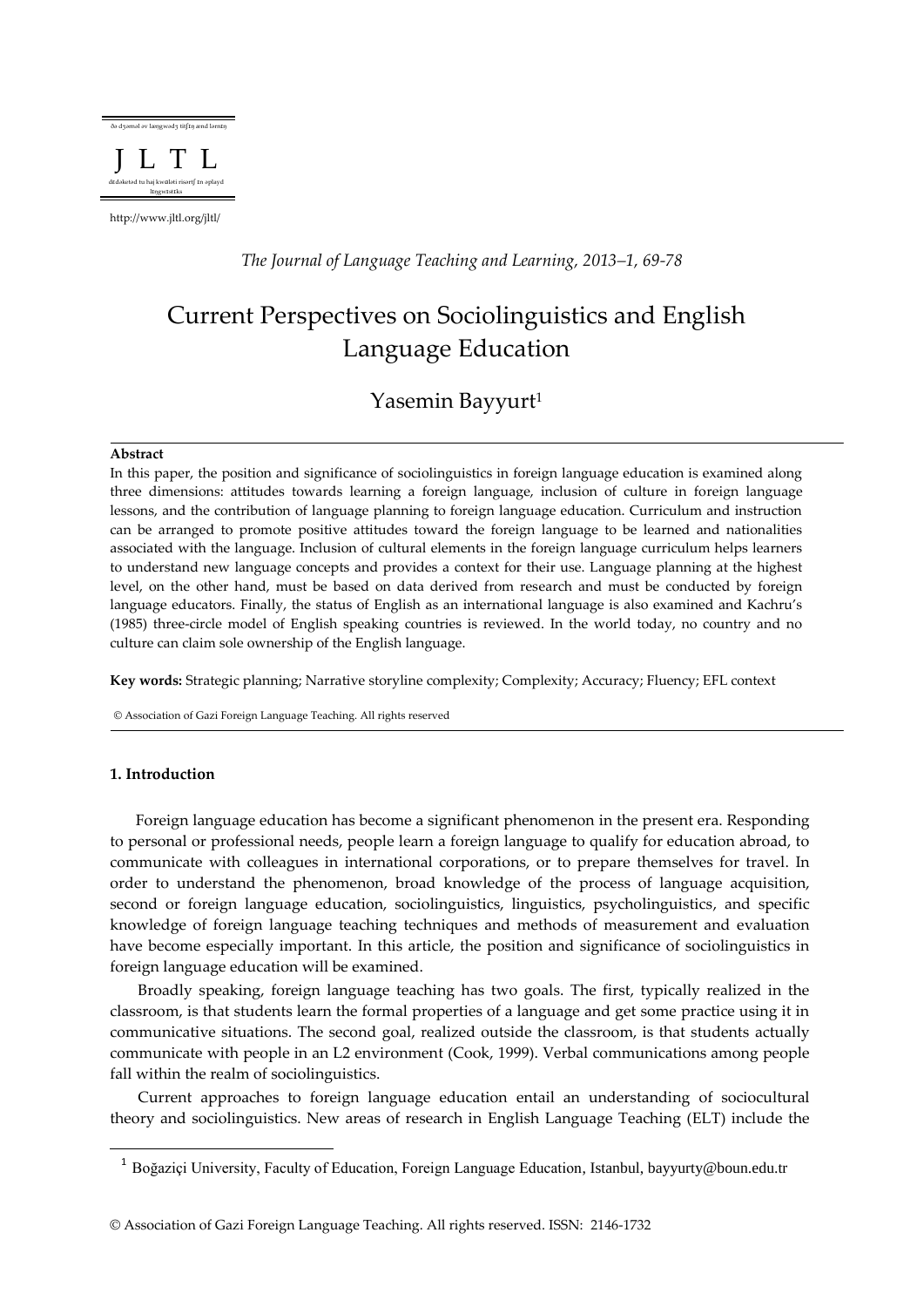relationship between ELT and World Englishes (WEs), English as an International Language (EIL) and English as a Lingua Franca (ELF). The schools of WEs, EIL and ELF emerge as a result of the interaction between people (e.g., nonnative speaker-nonnative speaker; native speaker-nonnative speaker) in choosing a common language – i.e., English – to communicate. These trends include the analysis of different genres of written and spoken language emerging in contexts where English is spoken as a native language and also in global contexts where other varieties of English are spoken. All this research requires an understanding of sociolinguistic phenomena such as language registers, varieties, context, pragmatic universals, modes of interaction between people, and so on. Hence, it is important to note that foreign language teaching in a broader sense involves the teaching of successful communication in L2 through the use of correct register or appropriate variety, where to use the correct register or variety, and so on. On a theoretical basis, Hymes's "communicative competence" (1972) emerges out of such a trend in ELT and a whole method or approach of CLT comes as a result of an understanding of this theoretical construct. , analyzing the context where this interaction is taking place. Intercultural communicative competence which emerges out of Hymes's communicative competence becomes the basis of EIL and/or ELF (Alptekin, 2002; Bektaş-Çetinkaya, 2012; Bektaş-Çetinkaya & Börkan, 2012; Hymes, 1972). Therefore, I believe, any researcher in the field of ELT should have an understanding of the relationship between FLT and sociolinguistics through the study of related areas of research adapted from sociolinguistics (see section 2 for a list of these sociolinguistic areas of research).

Briefly, sociolinguistics can be defined as the science that investigates the aims and functions of language in society. It attempts to explain how language differs from one context to another across geographical borders and how people in one context communicate with people in other contexts (e.g., nonnative-nonnative speakers; nonnative-native speakers; and so on). Scientists working in the field of sociolinguistics conduct research on how language is used in diverse social contexts and the appropriateness of language used in any given context, considering such factors as etiquette, interpersonal relations, and regional dialects. However, this definition of sociolinguistics is narrow and needs to be expanded. Therefore, in the next section, the current definition of sociolinguistics will be expanded and the relationship between sociolinguistics and foreign language education will be explored in depth focusing on the following topics :

- 1. What is sociolinguistics?
- 2. What are the main components of sociolinguistics?
- 3. In what important ways does sociolinguistics contribute to foreign language education?
- 4. What is the relationship between sociolinguistics and the teaching of English as a foreign language?

#### **2. The Expanded Definition of Sociolinguistics**

One of the uses of language in society is to build and sustain meaningful relationships among people (Spolsky, 1998). When we meet people for the first time in a social context, our first reaction often includes speculation, on the basis of their spoken language, about where they come from, and what social class they belong to. Such speculation leads one to form a fuller image and understanding of people, which may or may not be accurate. Sociolinguistics researchers collect reliable data about these topics. Hence, we can define sociolinguistics as the branch of science that analyzes the relationship between language and society on the basis of its use in diverse social contexts. It is one of the most far-reaching subdisciplines of linguistics, interacting with many other disciplines, including foreign language education and international relations.

Sociolinguistics employs numerous lines of research, ranging from analysis of local dialects and accents to differences between men's and women's use of language. Some of the basic issues addressed in the field of sociolinguistics can be listed as follows: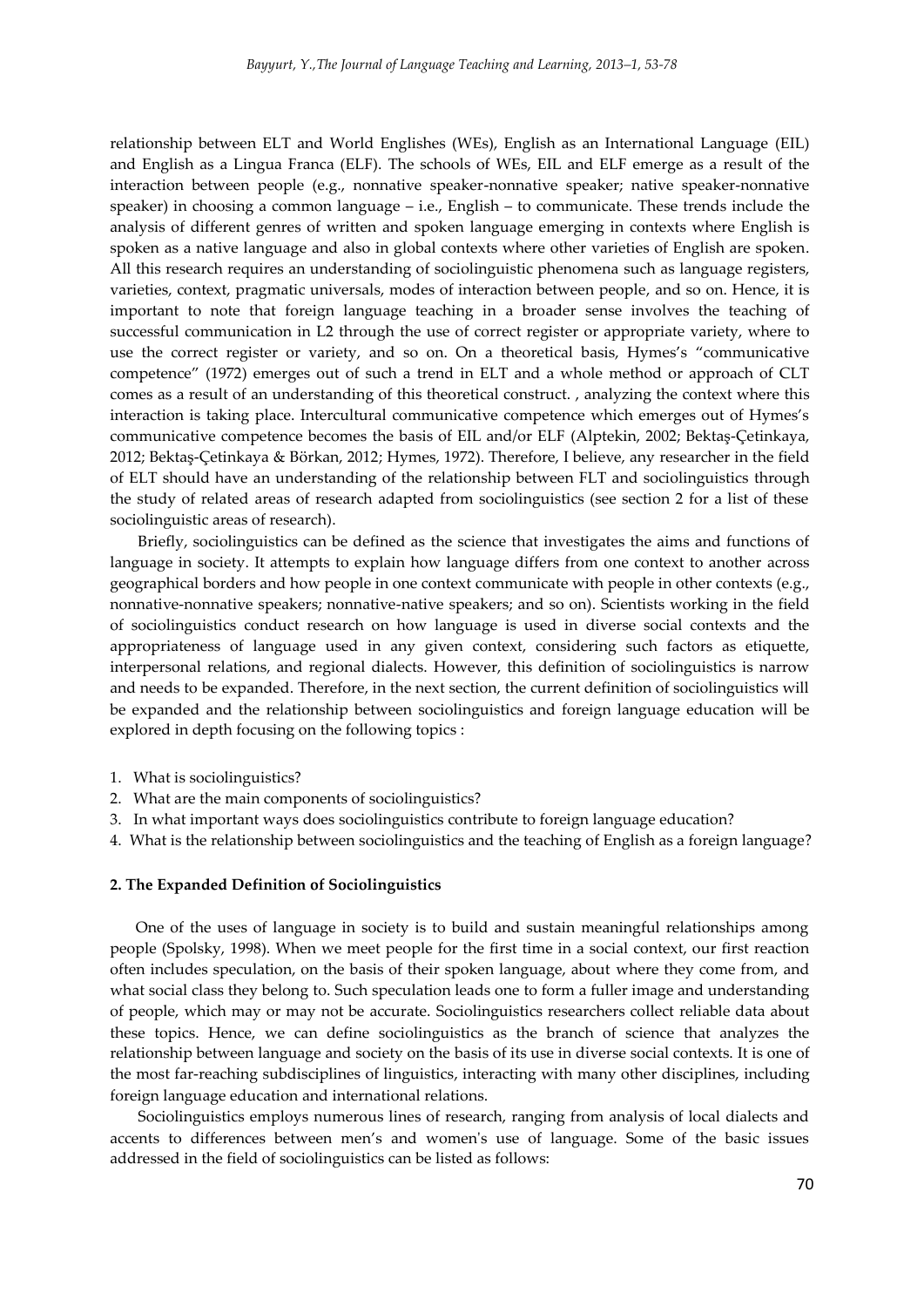- 1. language variety and change
- 2. variation and style
- 3. language attitudes
- 4. language and culture
- 5. language and interaction
	- a. interaction analysis
	- b. discourse analysis
	- c. language and interaction in social settings
	- d. use of politeness as a variable in speech
- 6. bilingualism or multilingualism and multiculturalism
- 7. social class and language use
- 8. language contact
- 9. language and gender
- 10. language planning and policy
	- a. the selection of foreign language(s) to be taught
	- b. curriculum development
	- c. teacher education

The basic theoretical features of sociolinguistics and the context of its practice lend foreign language education its rich social content. To illustrate, when one considers language education in a school context, noting student-teacher interactions alongside educational components of teaching and learning, the significance of social interactions is readily perceived. Regarding communicational functions, the application of sociolinguistics in a classroom context can contribute enormously to the development of foreign language teaching techniques. Foreign-language-education-related research in areas listed above has been well developed and applied. The theme of this article is the interaction between sociolinguistics and foreign language education because in FLT research sociolinguistics has been an ignored or overlooked area of study. Generally, the FLT researchers do not make any connection between the two even though they make inferences about the significance of the context in developing the communicative competence of the learners of a foreign language. Therefore, it is essential to see the attributes of both sociolinguistics and foreign language education disciplines, such as language attitudes, language and culture, and policies governing the selection of foreign languages to be taught. In this article these will be examined. 2

#### **3. Language Attitude**

 $\overline{a}$ 

In daily life in various situations and events, we make countless inferences about language use and language users. We infer the geographical regions people come from on the basis of their speech, and we condemn styles of speech and figures of speech that are inappropriate in a certain context. For example, tele-shopping and tele-operations related to credit cards, now a part of our lives, direct us to talk with people we have never met. During these conversations we begin to draw inferences about the people we hear on the phone, about their gender, social background, friendliness, ethnic origin, and whether or not they have good intentions. Such inferences determine the kind of approach that speakers and listeners adopt in relation to one another during communications.

 Attitudes towards various uses of language in society can be either positive or negative. One example of a positive language attitude is the desire of English language learners in Turkey to speak

 $2$  The issues that I have discussed under the titles of "Language and culture" and "The teaching of English as a world language" in the present study have been extracted from the related sections of the 104K085 career project report supported by TÜBİTAK between 2005 and 2009.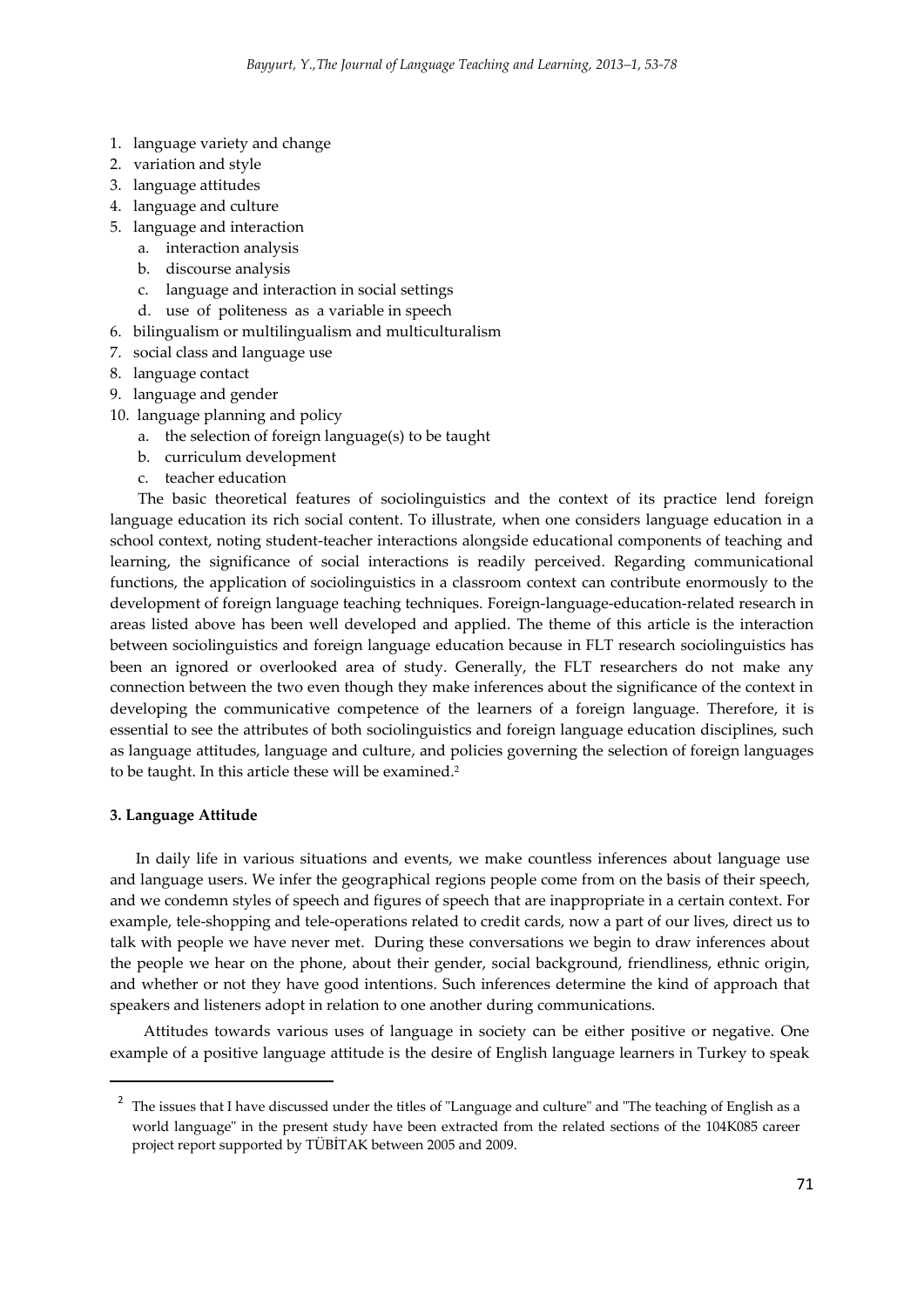English with a British accent. In this case, the attitudes towards British English are positive. An example of a negative attitude is the development and use of new words in order to avoid gender discrimination. Examples do not occur frequently in Turkish; however, the use of "biliminsanı" (science person) as opposed to "bilimadamı" (science man) is becoming more common in academic circles. English offers more examples, "police officer" instead of "policeman," "chair" instead of "chairman," "humankind" instead of "mankind." All of foregoing reinforces the connection between language and attitude. Language is a medium that contributes to the formation of speakers' attitudes about themselves and others.

## **4. Language attitudes and foreign language education**.

Many research studies examining attitudes in foreign language education have been conducted at every age and proficiency level. The general aim of this line of research is to understand how students' and teachers' positive or negative attitudes towards a language influence the teaching and learning of the language. To carry out research on language attitudes, researchers have to develop a valid and reliable questionnaire incorporating psychological, sociological, and linguistic dimensions and then collect data by means of this tool. For instance, students' attitudes towards the foreign language taught will either facilitate or complicate their language learning. Study of the relationship between attitudes and learning will contribute to the development of foreign language teaching methods and materials appropriate for specific student groups exhibiting specific attitudes. At present, there are many studies of students' attitudes towards the foreign language they are learning, Turkish, English, and more. 3

#### **5. Language and Culture**

 $\overline{\phantom{a}}$ 

We use language in order to tell others about our ideas, wishes, needs, and experiences, to share our feelings, to understand the people around us, and for many other purposes. Were we to list the factors influencing our choices related to language use in any social context, the first issues that come to mind would be features of the context (school, office, house, park, shopping mall, etc.), the role relationships among the communicators (acquaintance, stranger, etc.), the effects of the selected words among the listeners considering the culture and people of the country where the language is spoken. In this section, the place and significance of culture in foreign language learning is examined. The concept of culture has hundreds of different definitions, changing from discipline to discipline, a variety that makes it hard to arrive at one satisfactory definition. Generally speaking, the concept of culture comprises a society's daily lifestyle, artistic works, language, religion, and traditions. Thus the concept varies according to communication style, social values, norms, beliefs, attitudes, and behaviors. Given the problem of definition, understanding the influence of culture in the learning of a second or foreign language seems even more complex.

From an anthropological perspective, culture is a system of shared beliefs, ideas, values, traditions, behaviors, and artistic values (Bates & Plog, 1991, p. 7). Within the framework of this view, culture is a static concept transmitted from generation to generation. Sociolinguists, however, have a more dynamic perspective: culture is continuously reconstructed in accord with knowledge and experiences acquired as a result of interactions in different contexts (Baker, 2009; Corbett, 2003).

<sup>3</sup> See Büyüköztürk, Ş. (2002), Devrim and Bayyurt, 2010; Sarıçoban, A. (2004), Ungan (2006).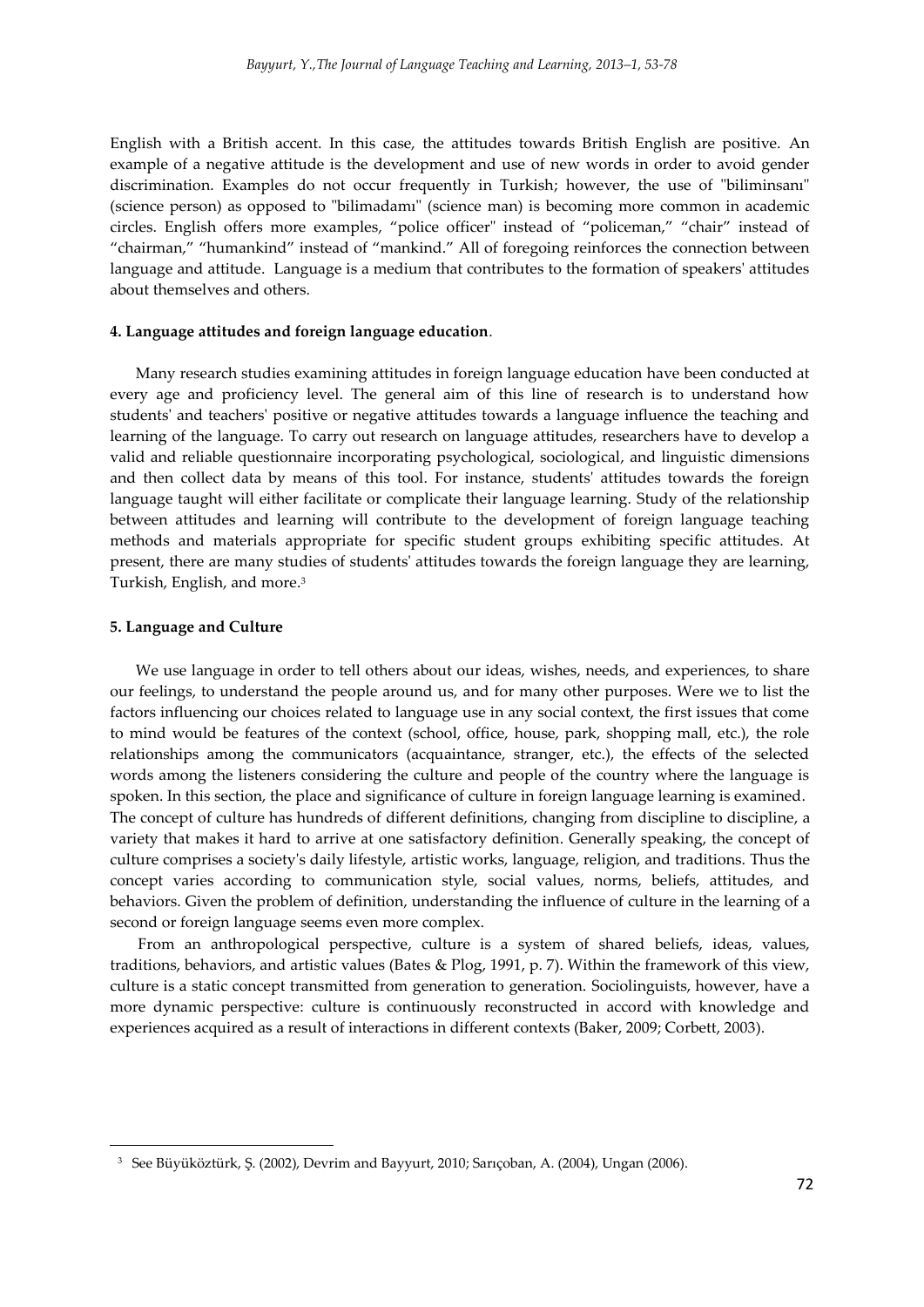#### **6. The place and significance of culture in foreign language education**

A look at the concept of culture within the scope of foreign language learning reveals that experiences acquired by students in their native language are restructured as a result of new concepts and experiences acquired while learning a new language. Students activate their prior cultural knowledge before starting the foreign language class and try to make sense of new cultural concepts by comparing and contrasting them with previous ones. It will be of use to increase these students' awareness of the second/foreign language culture so that they can understand the target foreign language in a better way. To Fantini (1997), learning languages by comparing and contrasting the similarities and differences between two cultures is a period of transition in which students' awareness of the foreign language and the culture associated with that language increases. At the end of this transitional period, a universal culture will emerge.

To put it in a nutshell, in light of cross-cultural communication and transfer assumptions, it could be argued that while learning a second/foreign language, students will also explore the second language culture. In addition to this, students' linguistic and cultural experiences in their native/first language acquired prior to the language learning class will help them clarify the novel linguistic and cultural concepts they encounter in the second/foreign language. In the meantime, students will reconstruct the concepts they have learned in the past and make use of earlier experiences in the learning process. An overview of the culture concept in terms of the foreign language classroom indicates that the culture of the foreign language is a component of the topics covered in the foreign language class. Some researchers believe that incorporating the culture of the foreign language in the classroom is a waste of time since the students will never need such knowledge, while others claim that multilingualism and multiculturalism are qualities students need to understand and integrate newly met concepts. To this end, foreign language teachers' cultural awareness should be increased and foreign language learning materials should be restructured in line with multiculturalism and multilingualism (Bayyurt, 2006, 2012; Bayyurt & Erçetin, 2009; Canagarajah, 1999; Bektaş-Çetinkaya, 2012; Devrim & Bayyurt, 2010; Holliday, 2005).

Another approach to the inclusion of culture in foreign language classrooms is to prepare the cultural component of the curriculum in view of learner needs, local/source culture, language identities, and the learning contexts (Braine, 2005; Canagarajah, 1999; Holliday, 2005; Kumaravadivelu, 2008). It is important to analyze culture-related approaches in countries that have received English as the language of the dominant power, that is, the *outer circle* countries according to Kachru's (1985) classification. Today, English in these countries has become the official language, embedded in the social and daily lives of the people. English is also their literary language. Reading the literary works of these countries reveals how this recently emerging hybrid language influences the identities of people who have grown up speaking it and learned to identify themselves with it (Bhatt, 2005). Since the discussion of this issue extends far beyond the foreign language education domain, it will not be elaborated here.

#### **7. Foreign Language Planning and Policies**

 $\overline{\phantom{a}}$ 

In its general sense, language planning and policies entail the selection and educational framework for teaching the language(s) which will be used in official-unofficial institutions in a country (Ricento, 2000). In recent years, the most significant example of foreign language planning and policy is the European Language Portfolio.<sup>4</sup>

Cooper (1989) classifies language planning into three categories: status planning, corpus planning, and acquisition planning. Status planning generally refers to the official status of a

<sup>4</sup> Se[e http://www.coe.int/t/dg4/portfolio/default.asp?l=e&m=/main\\_pages/welcome.html](http://www.coe.int/t/dg4/portfolio/default.asp?l=e&m=/main_pages/welcome.html)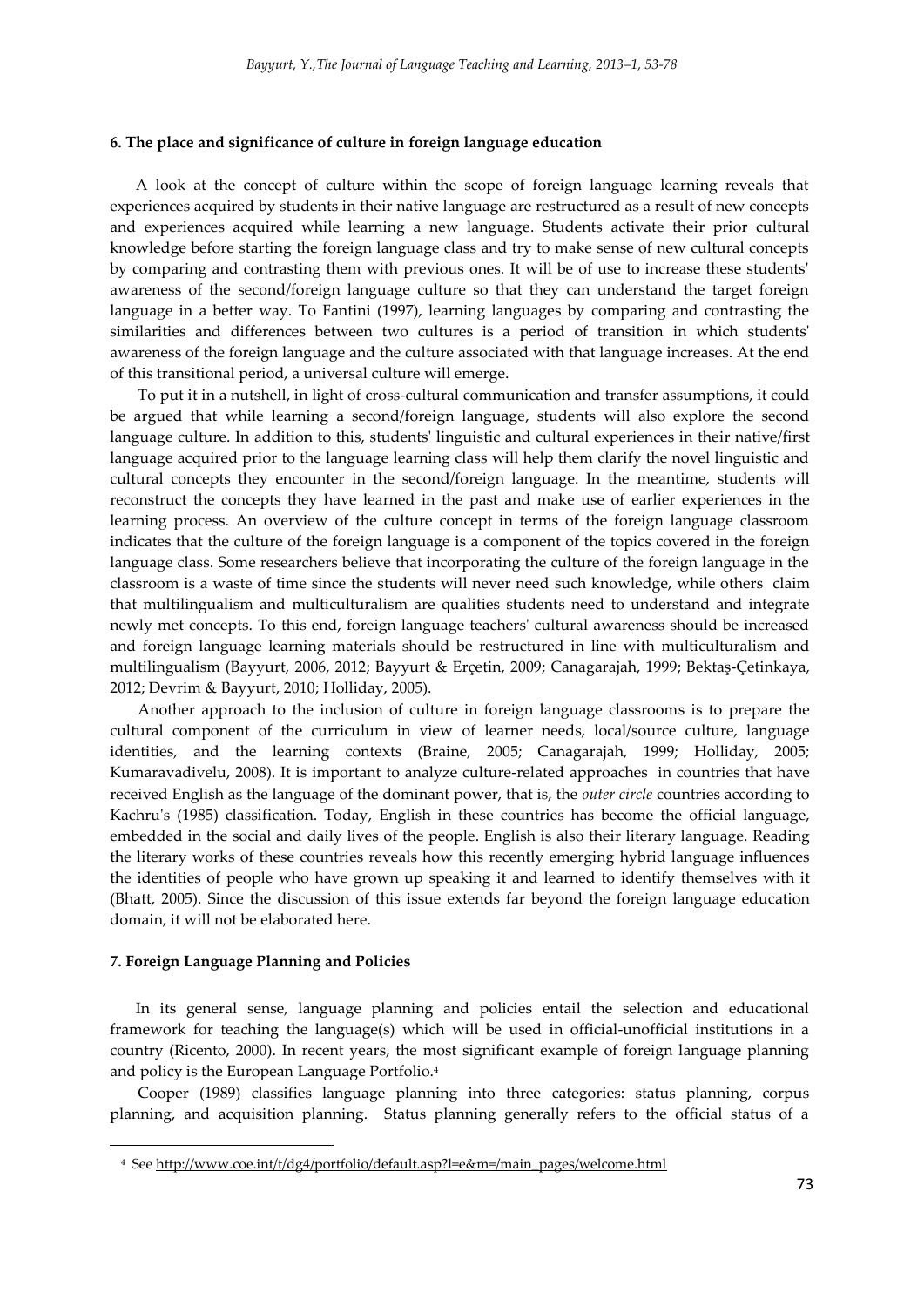language, to general preferences and aims for using the language. Corpus planning, is related to the language itself and incorporates the selection of vocabulary regardless of gender discrimination, new words added to the language, alphabet selection, and identification of spelling and punctuation rules. Acquisition planning entails the teaching and learning and use of the language for certain purposes, business-related uses, for example, or educational use as a medium of instruction).

A consensus of research studies of foreign language planning in Turkey has concluded that there has been a continually changing language policy in parallel to global trends to foreign language education, and foreign language planning is here addressed in this context.

Işık (2007), for example, states that the most significant problem related to foreign language planning is that implemented policies lack some essential elements of the planning process. Although foreign language education is much emphasized and supported by funds, the decisions taken are not based on scientific data. The decisions mostly depend on the political powers' opinions and bureaucrats' personal views. The Board of Education and Discipline in charge of foreign language policy and planning is not in a condition to undertake this duty. The members of this council are recruited on the basis of assignment. The members are not selected from among academicians with academic reputation all over the country, with adequate knowledge and experience and according to academic criteria. In this respect, whether the member has the necessary qualities to direct policies and planning cannot be guaranteed. In addition, since the duties are based on assignment and dismissal, it is difficult to maintain continuity in terms of foreign language policies. Due to such deficiencies, a foreign language education policy which depends on the country's aims and realities has not been formed as of yet (Işık, 2007, p. 21).

In the early years of the Turkish Republic, the most commonly taught foreign language was French, which was rapidly replaced by English in the 1950s (Doğançay-Aktuna, 1998). As a result of the educational reform of 1997, English has become a compulsory school subject in primary schools from 4th grade onwards (Bayyurt, 2006; Kırkgöz, 2007; Uysal et al., 2007). As Kırkgöz (2007: 187) states:

Since the educational reform in 1997,  $TEYLs<sup>5</sup>$  in Turkey has gone throughseveral phases of change. With Turkey's attempts to enter the European Union,the country is becoming more open to the external world, which makes thelearning of English inevitable for the young generation, thus putting a greaterdemand on learning English. To meet increasing demand for TEYLs, it seemsclear that more investments need to be made for facilities to enhance the qualityof ELT professionals in Turkish primary education.

Today, the foreign language most commonly taught in Turkey is English (Bayyurt, 2006; 2012), and many schools and universities make English the medium of instruction. Families do their best to provide the financial and psychological support needed to send their children to schools where they can learn English (See also Kırkgöz, 2007 and Uysal et al., 2007). Nevertheless, within the scope of the European Language Portfolio, new foreign language policies and plans have been developed in Turkey, which is now undergoing a European Union integration process, and a second foreign language has become compulsory in many state schools. A discussion of these issues, which lie beyond the scope of this article, may be found elsewhere.<sup>6</sup>

 $\overline{\phantom{a}}$ 

<sup>&</sup>lt;sup>5</sup> TEYLs: the acronym for Teaching English to Young Learners.

<sup>6</sup> For more information, see Bayyurt (2012), Doğançay-Aktuna (1998, 2004), Doğançay-Aktuna and Kızıltepe (2005), Kırkgöz (2007, 2009), Uysal et al., 2007.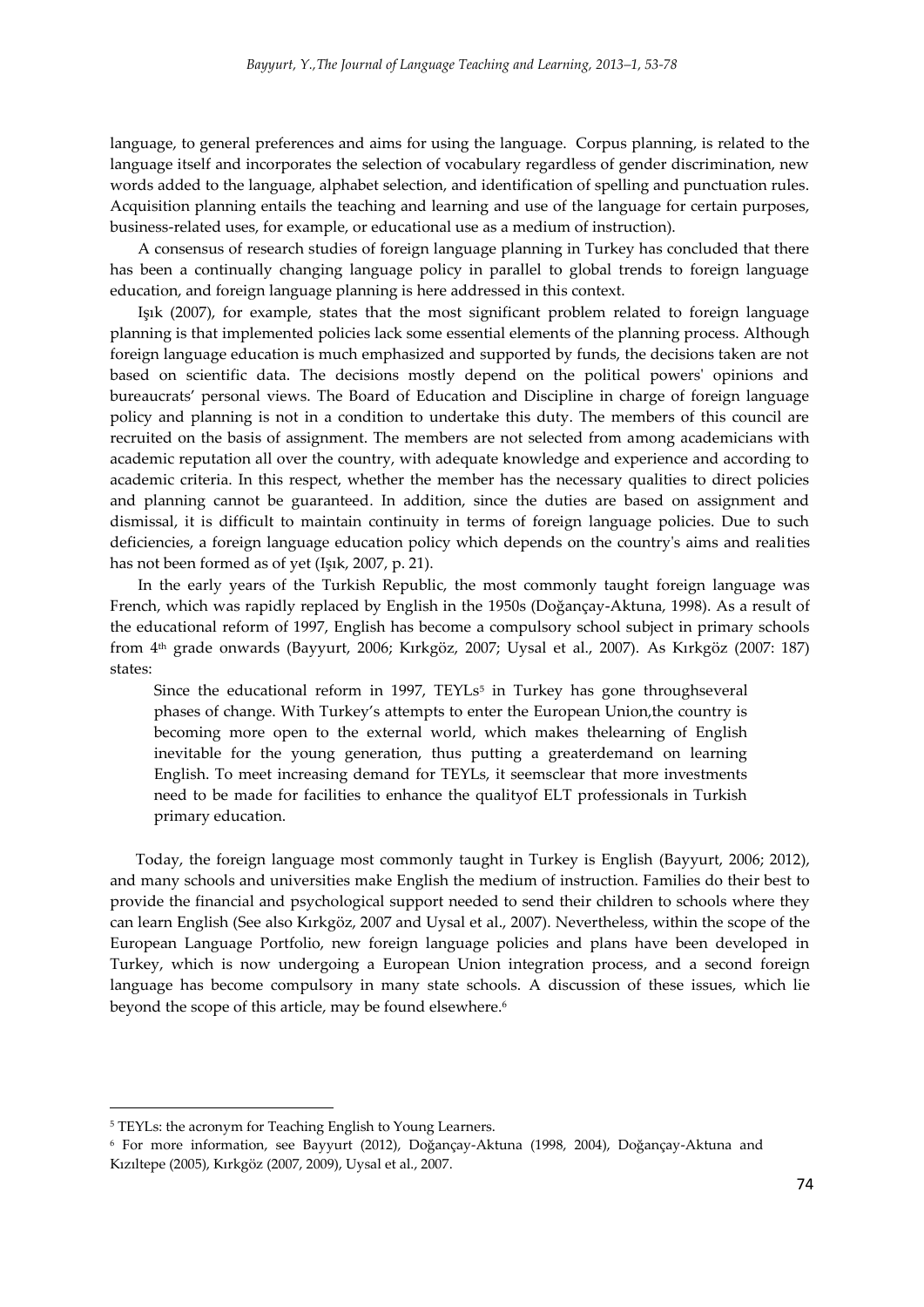#### **8. Teaching English as an International Language**

Considering the worldwide status of English today, the necessity for teaching English as an international language (EIL), training teachers, and developing appropriate materials is obvious. The viewpoint adopted here is that English is a world language and related research and educational policies yet to be developed must take into account the international status of English. Furthermore, experimental and observational studies must be conducted and analyzed in this context. First of all, it should be noted that an international language does not belong to a certain country or culture. Naturally, since English is not an artificial international language like Esperanto (Kachru, 1985), its use as a local language must not be ignored. However, the number of people who use English as an international language may far exceed the number of local speakers. Consequently, who determines the norms and standards that ensure the teachability of the international language becomes a prominent issue. As Smith (1976) proposes, English as an international language does not belong to any nation, a position that challenges theorists and researchers (See also Jenkins, 2003, 2007; Rajagopalan, 2004; Widdowson, 1994, 2003). In this regard, McKay (2003) cites three significant issues: First, the cultural content of English should not be restricted to societies whose native language is English. In other words, students' local culture and other countries' cultures must be featured in the learning process. Second, local expectations related to the teachers' and the students' roles in the teaching and learning of English must be considered. Third, bilingual teachers' dual qualities, that is, their mastery of the local and international culture must be acknowledged. The overarching qualities of bilingual teachers help them to be models for students, thus motivating students to learn and to use the language.

In recognizing the cultures of countries like India which have accepted English as their official language, teachers of English must be aware that the cultural dimensions of English are not the same as those of other languages. All cultures in the world play a role in the teaching of English. To put differently, English teachers can teach English effectively when they integrate the local culture into their curriculum while also incorporating the broad picture of international use.

In her theoretical approach, McKay (2003) emphasizes that English is a world language and that the local and international culture must be represented in the teaching of English. However, acceptance of approach within the scope of Kachru's three-circle model is a controversial issue. Kachru (1985) classified world countries according to the status of English in each country as inner circle, outer circle and expanding circle (see Table 1).

|                         | Aim                                                                           | Countries                                             |  |  |
|-------------------------|-------------------------------------------------------------------------------|-------------------------------------------------------|--|--|
| <b>Inner Circle</b>     | Countries where English is taught<br>as a second language (ESL)               | United States of America, Britain,<br>Australia, etc. |  |  |
| <b>Outer Circle</b>     | Contexts where English is taught as a<br>second or foreign language (ESL/EFL) | India, Jamaica, Singapore, Nigeria, etc.              |  |  |
| <b>Expanding Circle</b> | Teaching English as a foreign language<br>(EFL)                               | Turkey, Germany, Japan, Brazil, etc.                  |  |  |

|  |  | <b>Table 1:</b> The inner circle, outer circle and expanding circle as defined by Kachru (1985) |  |  |  |  |  |  |  |
|--|--|-------------------------------------------------------------------------------------------------|--|--|--|--|--|--|--|
|--|--|-------------------------------------------------------------------------------------------------|--|--|--|--|--|--|--|

In his original definition of these categories, Kachru (1985) emphasized that there is no distinct boundary between categories. To Kachru, the most significant difference between outer and expanding circle countries is the acceptance of English as an official language in outer circle countries and its presence in the daily lives of people (in official procedures, schools and the workplace, etc.). In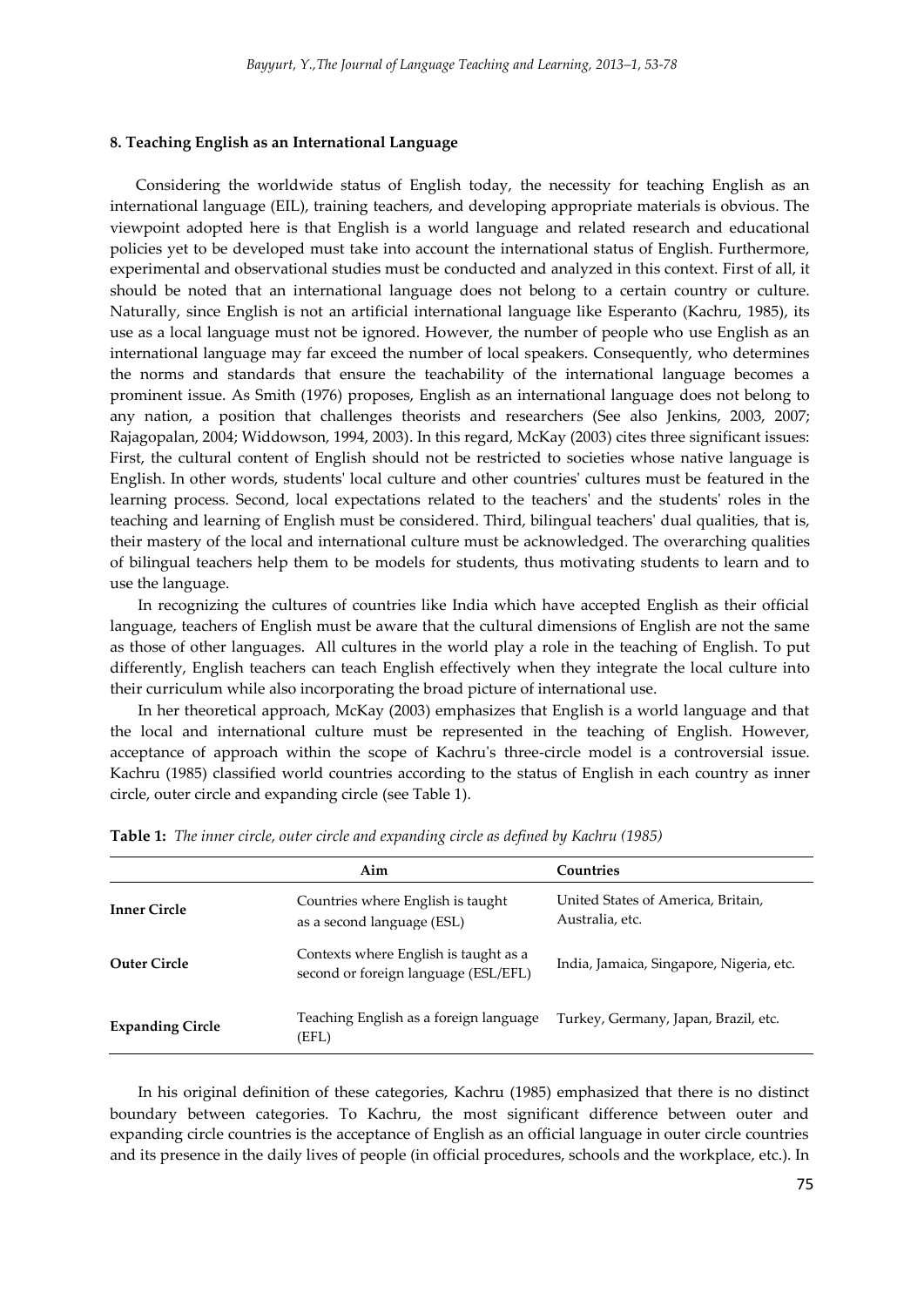actuality, the position of English in expanding circle countries is not so clear; English is usually learned for functional purposes and it is not the official language of these countries. This gives rise to the teaching of English as a second language in outer circle countries, as it is taught in inner circle countries, and as a foreign language in expanding circle countries. In addition, Kachru holds that distinct separation between expanding and outer circle countries is also lacking and that some important features of these categories are shared. To illustrate, English speakers in both groups are considered to be bilingual or multilingual.

In his study questioning the confusion of concepts related to the teaching of English, Nayar (1997) mentions the fuzzy boundaries of classification systems. In addition to this, as Canagarajah (2006) also states, many people who have lived in countries defined as outer and expanding circle countries have moved to inner circle countries. Thus, in inner circle countries, which are dominantly monolingual, residents hear English varieties spoken among their neighbors, colleagues, and service workers, and they have need to communicate with these groups. The question of whom the English language belongs to has lost its importance. That English is a world language is well-known among researchers from both inner and the expanding circle countries operating in national and international domains (Canagarajah, 2005; Widdowson, 2003). Recent development calls for a reconsideration of Kachru's theory. Exclusion of the outer circle group when defining native English speakers is unacceptable for scholars in the "World Englishes" school. However, as stated in the beginning, the outer circle is not to be considered separately in this paper, which focuses on English in inner and expanding circle countries, and educational issues are analyzed accordingly.

Berns (2005) has pointed out that researchers have mostly focused on the inner and outer circle countries and that less research is conducted in contexts where English is taught as a foreign language. It is evident that research in these environments should be encouraged. For example, studies on native and non-native speaking teachers show that the results of research in this area can make a significant contribution to the teaching of English as a foreign language and English as an international language in expanding circle countries (Bayyurt, 2006, 2012; Bayyurt & Erçetin, 2009; Berns, 2005; Llurda, 2005; Moussu & Llurda, 2008).

#### **9. Discussion and Conclusion**

This article has explored subcomponents of sociolinguistics such as language attitudes, the relationship of language and culture in foreign language education, and language planning in foreign language education. In the globalized world, to sustain good relationships with other countries, a common language ensuring communication across borders is necessary. To develop widespread foreign language proficiency, it is important to promote positive attitudes towards the language to be taught. Teaching a foreign language is difficult, even impossible, if the learners have negative attitudes towards the target language, the nationality of the language teachers, or the teaching context. For this reason, investigating existing attitudes towards the target language and the development of methods and materials that promote positive are worthwhile endeavors. In this regard, the integration of culture into foreign language instruction helps learners to understand unfamiliar concepts by meeting them in context, and thus the learning of the language is enhanced.

With respect to all of the above aspects, effective execution and implementation of foreign language planning by related authorities (For example, in Turkey, the Ministry of Education) will greatly assist foreign language teaching and learning. For this reason, when foreign language planning and policies are determined, decisions must be grounded on reliable data generated by research (Işık, 2007: 22). According to Graves (2000) and Belcher (2006), the planning and implementation stages of data collection and contextual analysis, identification of aims, planning, piloting, implementation, reaction analysis, measurement and evaluation, and re-planning must be seriously and thoroughly complete.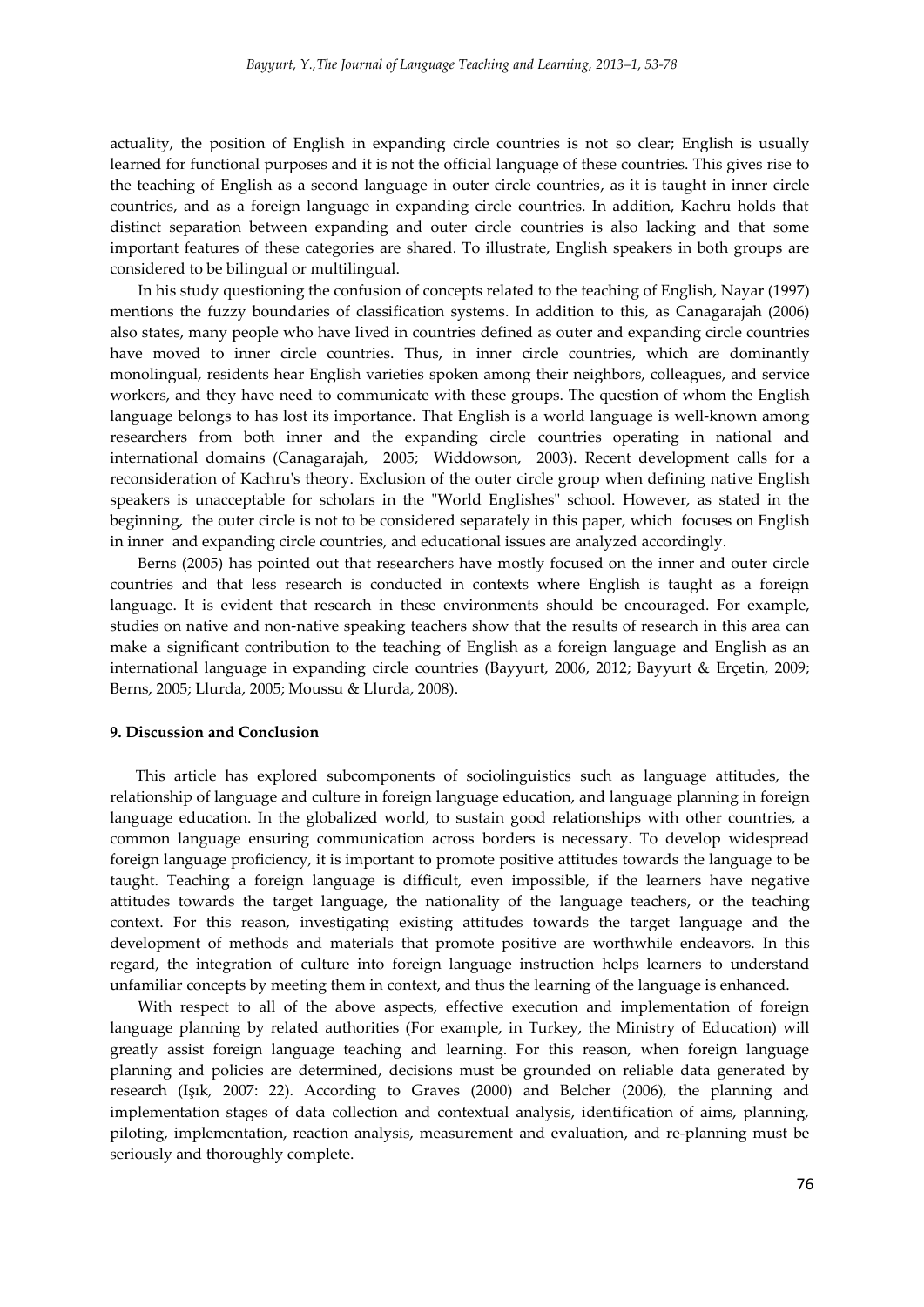In conclusion, this article has focused on students' and teachers' attitudes towards the foreign language selected for instruction and the contribution of target language culture to learning. In addition, it has addressed the importance of planning and effective implementation of a language policy. The contribution of other subcomponents of sociolinguistics to foreign language teaching and learning may be found in other sources.

## **References**

- Alptekin, C. (2002). Towards intercultural communicative competence in ELT. *ELT Journal, 56*(1), 57–64.
- Baker, W. (2009). The cultures of English as a lingua franca. *TESOL Quarterly, 43*(4), 567–592.
- Bates, D. G., & Plog, F. (1991) *Human adaptive strategies*. New York: McGraw-Hill.
- Bayyurt, Y. (2012). Proposing a Model for English Language Education in the Turkish Sociocultural context. In Y. Bayyurt & Y. Bektaş-Çetinkaya (Eds.), *Research Perspectives on Teaching and Learning English in Turkey: Policies and Practices* (pp. 301-312). Frankfurt: Peter Lang.
- Bayyurt, Y. (2010). A sociolinguistic profile of Turkey, Northern Cyprus and other Turkic States in Central Asia. In M. J. Ball (Ed.), *Sociolinguistics around the world: A handbook*. London: Routledge.
- Bayyurt, Y. (2006). Non-native English language teachers" perspective on culture in English as a Foreign Language classrooms. *Teacher Development, 10*(2), 233-247.
- Bayyurt, Y., & Erçetin, G. (2009). İngiliz Dili Eğitiminde Kültür Kavramının Yeri ve Önemi: Pedagojik bir Yaklaşım. Yayınlanmamış araştırma raporu, TÜBİTAK, Project No: 104K085.
- Bektaş-Çetinkaya, Y. (2012). Teaching English as an international language and its reflections in Turkey. *International Journal of Human Sciences, 9*(2), 378- 391.
- Bektaş-Çetinkaya, Y. & Börkan, B. (2012). Intercultural Communicative Competence of Preservice Language Teachers in Turkey. In Y. Bayyurt & Y. Bektaş-Çetinkaya (Eds.), *Research Perspectives on Teaching and Learning English in Turkey: Policies and Practices* (pp. 107- 120). Frankfurt: Peter Lang.
- Belcher, D. (2006). English for specific purposes: Teaching to perceived needs and imagined futures in worlds of work, study, and everyday life. *TESOL Quarterly, 40*, 133–156.
- Berns, M. (2005). Expanding on the expanding circle: where do WE go from here? *World Englishes, 24*(1), 85–93.
- Bhatt, R. (2005). Expert discourses, local practices, and hybridity: The case of Indian Englishes. In A.S. Canagarajah (Ed.), *Reclaiming the local in language policy and practice* (pp. 25-54). Mahwah, NJ: Lawrence Erlbaum Publishers.
- Braine, G. (2005). *Teaching English to the World: History, Curriculum and Practice*. London: Routledge.
- Büyüköztürk, Ş. (2002). *Veri Analizi El Kitabı. İstatistik, Araştırma Deseni ve Yorum*. Ankara: Pegem Yayıncılık.
- Canagarajah, A. S. (2006). The Place of World Englishes in Composition: Pluralization Continued. *College Composition and Communication, 57*(4), 586-619.
- Canagarajah, A. S. (2005). Dilemmas in planning English/vernacular relations in post-colonial communities*. Journal of Sociolinguistics, 9*(3), 418–447.
- Canagarajah, A. S. (1999). *Resisting linguistic imperialism in English teaching*. Oxford: Oxford University Press.
- Cook, V.J. (1999). Going beyond the native speaker in language teaching. *TESOL Quarterly, 33*(2), 185-209.
- Cooper, R.L. (1989). *Language planning and social change*. New York: Cambridge University Press.
- Corbett, J. (2003). *An intercultural approach to English language teaching*. Clevedon: Multilingual Matters.
- Devrim, D. Y., & Bayyurt, Y. (2010). Students' understandings and preferences of the role and place